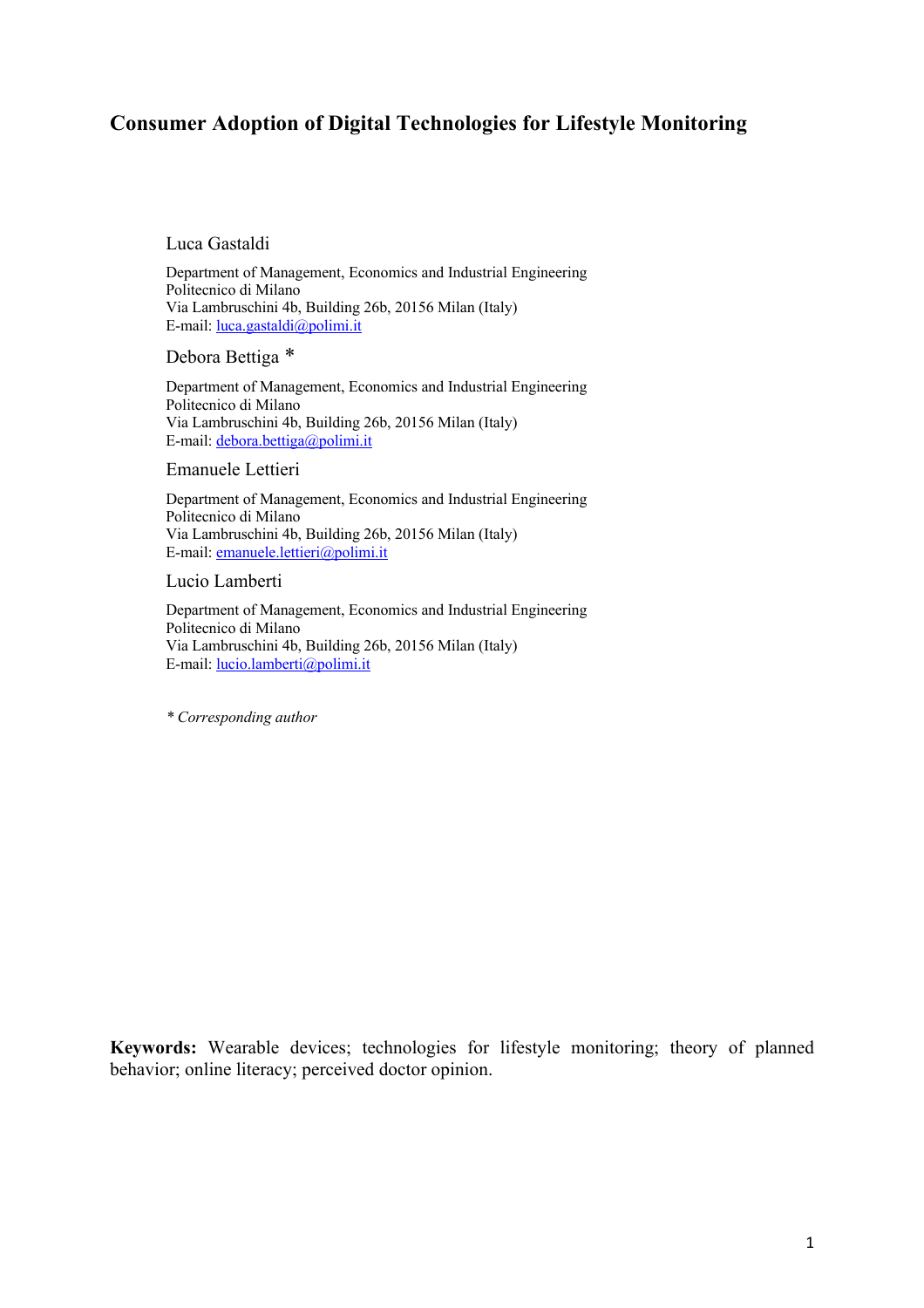## **Abstract**

Despite their potential, the adoption of wearable devices has been relatively slow when compared to other digital technologies. This paper investigates, grounding on the Theory of Planned Behaviour, the adoption by end users of digital technologies for lifestyle monitoring. Data on consumers' perception and usage of wearable devices have been collected through a survey administered to 1,000 Italian citizens and further analysed through a Structural Equation Model approach. Results show that, above the functional value of the device, external influence, particularly doctor opinion, exerts an essential role in adoption. Online health literacy proves to be a relevant factor as well, showing the importance of cultural patterns in wearables diffusion. Implications for academicians, practitioners and policymakers are provided.

#### **1 Introduction**

Wearables devices have emerged as rapidly developing technologies with the potential to change people's lifestyles and improve their wellbeing, decisions, and behaviours [1]. However, the adoption of these devices has been relatively slow when compared to mainstream technologies such as smartphones [2]. Hence, both practitioners and academics show a growing interest in understanding the influential factors that explain a continued adoption of these technologies for lifestyle monitoring [3]. Technology adoption processes, indeed, represent a fundamental piece of knowledge to favour the diffusion of innovation [4] especially where such a diffusion may support the adoption of virtuous practices by users [5], as in the case of wearables. In contexts in which public healthcare systems are exposed to budgetary constraints, disease prevention, also through the support to functional, healthy conducts and lifestyles becomes of the essence to ensure welfare sustainability [6]. In this study, following a rich stream of literature on technology adoption (e.g. [7–9]), we analyse the adoption by end users of digital technologies for lifestyle monitoring, in order to understand possible drivers of their adoption and to draw implications for academicians, practitioners and policy makers.

# **2 Theory and Hypotheses**

Studies that have investigated the influential factors in adopting wearable technologies have applied different approaches, and most of them have based their study designs on the wellknown technology acceptance model and related consumer psychology theories [10–12]. Grounding on such studies, we advance that the Theory of Planned Behavior (TPB) [13] may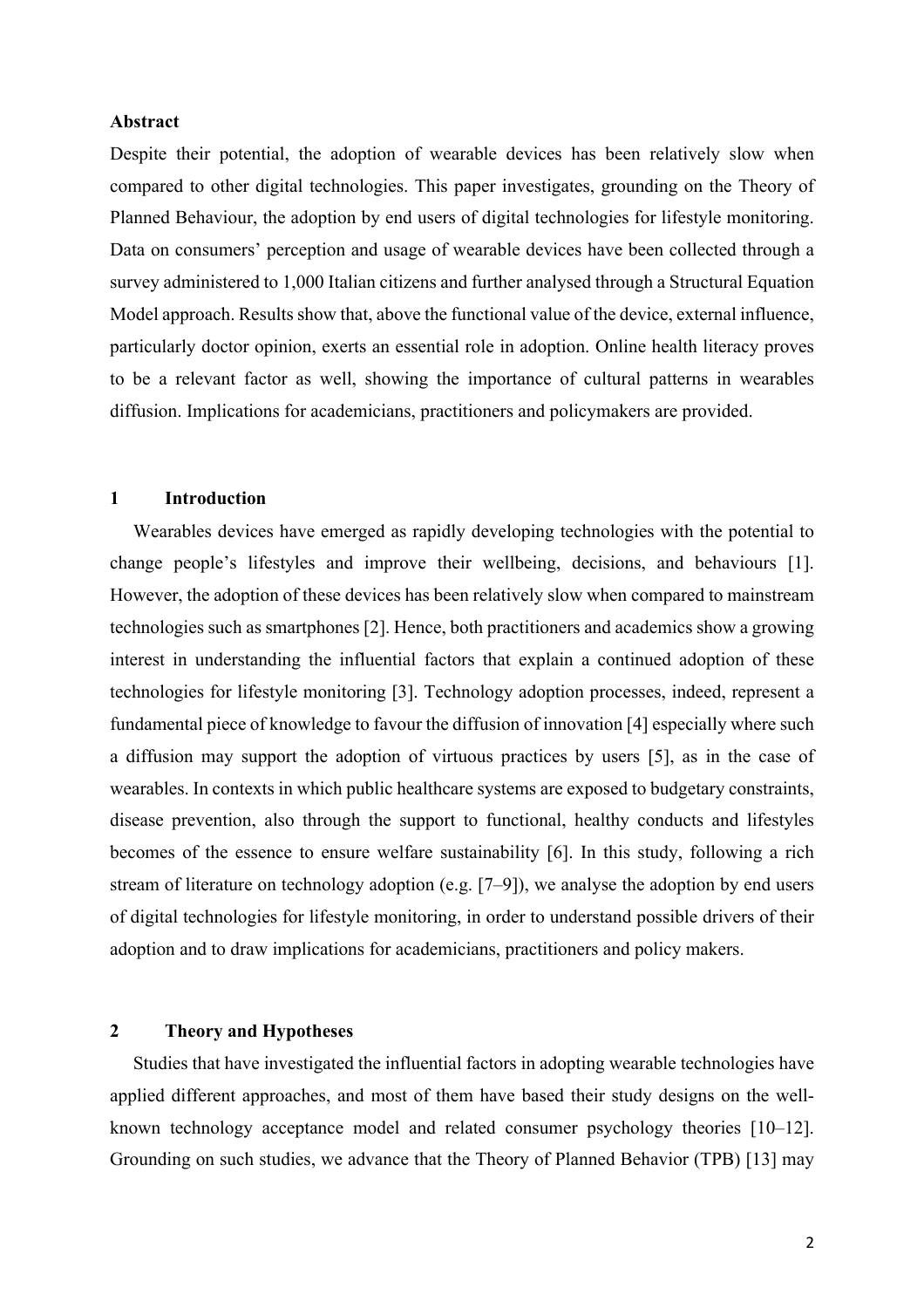be used to model the adoption of digital technologies in lifestyle monitoring. TPB was firstly proposed as an extension of the Theory of Reasoned Action, which was developed to predict voluntary behaviours and to understand their determinants [14]. The TPB postulates that behavioural Intention is the first predictor of behaviour since it captures people's motivations to perform it, showing how hard they are willing to try to perform it and how much effort they are planning to exercise. Intention is determined by three conceptually independents constructs: Attitude toward the behaviour (A), Subjective Norms (SN) and Perceived Behavioural Control (PBC). Attitude refers to the overall evaluation of the behaviour (positive or negative), and the more positive is the Attitude toward a behaviour, the higher will be the intention to perform it. Subjective Norms reflect the perceived social pressure by important others to perform the behaviour and they positively affect behavioural intention. Perceived Behavioural Control refers to the perceived ease or difficulty of engaging in the behaviour: the more people feel to have control over the behaviour, the more likely they will try to engage in it [13]. TPB is a widely applied theory to understand and predict human behaviours [15–17] and has been proved particularly effective in predicting health behaviours [18–20], thus representing a valid conceptual and theoretical background for this study. In particular, given the specificities of the behavior investigated, related to healthcare, we propose to focus our attention on a specific subjective norm, i.e. the doctor opinion. Adoption of technology for preventive healthcare, indeed, is not only pushed by individual beliefs, but is motivated by social pressure as well [5, 21]. This focus could also improve our understanding of the healthcare systems in the adoption processes of these technologies. For this reason, in this study we will test the following hypotheses:

*H1a. The perceived utility of using digital technologies to monitor lifestyle has a positive influence on the development of a positive attitude toward this behaviour.*

*H1b. The attitude of using digital technologies to monitor lifestyle has a positive influence over the intention to do it.*

*H1c. The perceived control over the use of digital technologies to monitor lifestyle has a positive influence over the intention of doing it.*

*H1d. The perceived control over the use of digital technologies to monitor lifestyle has a positive influence over the implementation of this behaviour.*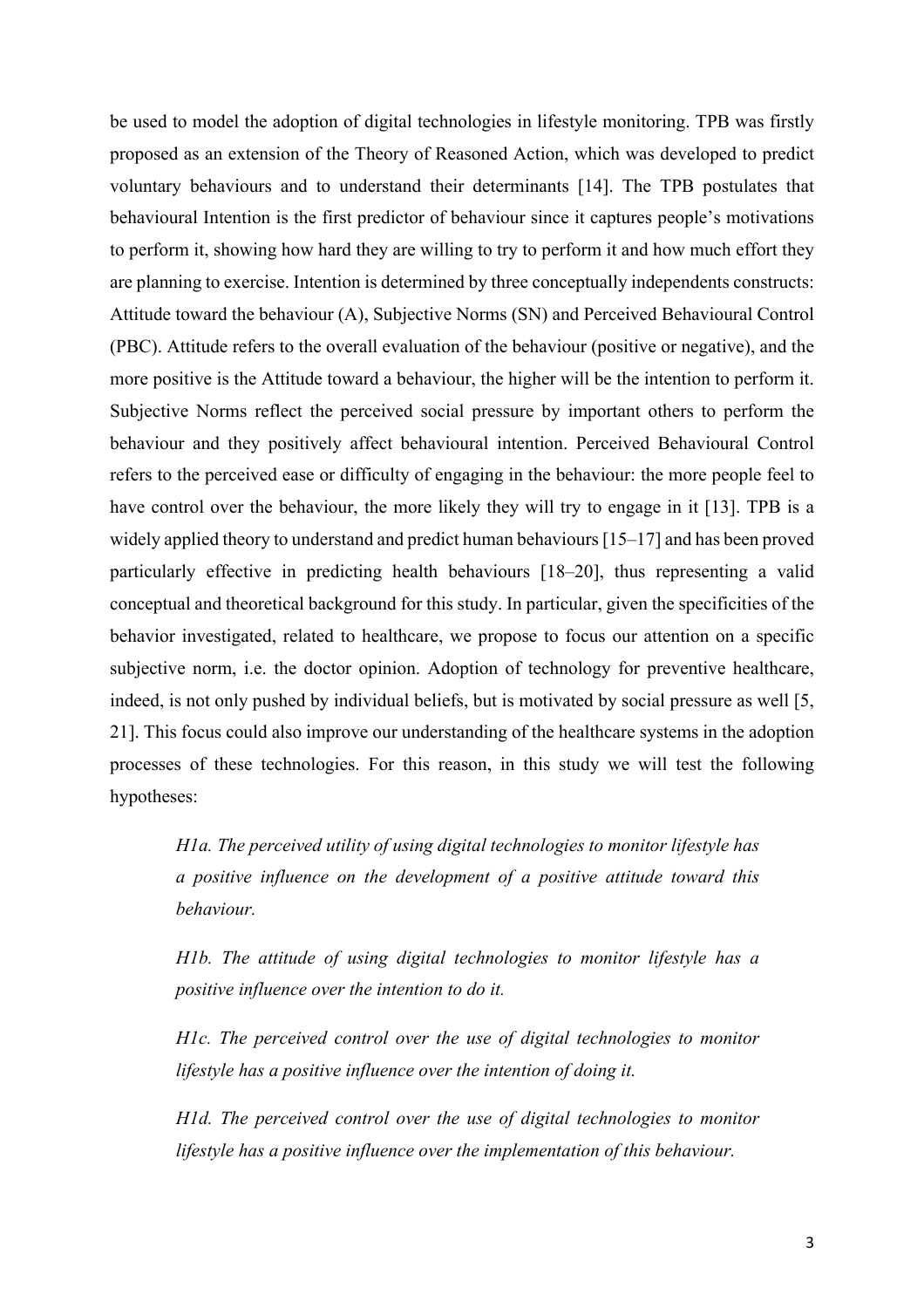*H1e. The intention to use digital technologies to monitor lifestyle has a positive influence over the implementation of this behaviour.*

*H2. The perceived doctor opinion on the monitoring of daily activities with a digital device has a positive influence on the intention to do it.*

In order to understand to which extent the external, health-related lever of adoption (i.e., the doctor) is able to motivate users to adopt the technologies, we further investigated the role of individuals' health literacy in adopting the technologies [22]. Despite consumers are more and more inclined to look for information in different media and channels [23, 24], health literacy could be still improved [25]. Patients with low literacy experience poorer general health status and use of health resources [26, 27]. Grounding on that, we hypothesize that users more aware about healthcare and more prone to autonomously look for health-related information through digital channels, should modify their model of behavior with respect to the users that are less literate in this regard. More formally:

*H3. The confidence an individual has on searching for health information on internet has an influence on the adoption of digital technologies to monitor lifestyle.*

The conceptual model on which this study is base is depicted in Figure1. The model includes also four control variables that are consistent with past research on user acceptance models in wearable settings [2]: age, level of education, frequency of sport activities and the presence of a chronic disease.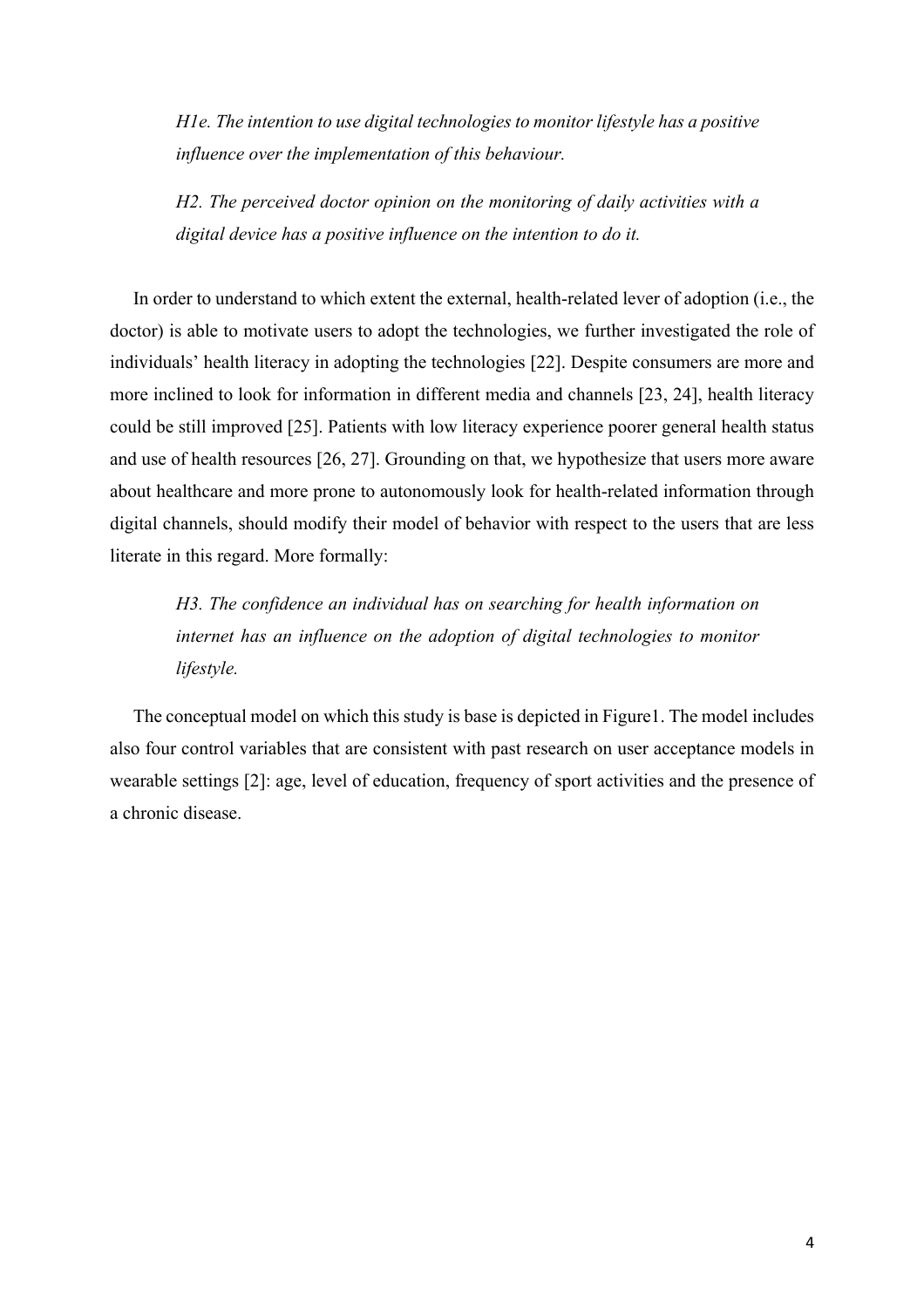

**Figure 1 – Conceptual model and related hypotheses**

# **3 Methods**

To ensure content validity we developed our questionnaire by building on previous theoretical basis. To assure face validity, pre-testing was conducted using a focus group involving academics from the field and semi-structured interviews with selected participants who were not included in the subsequent research. We used a structured questionnaire mostly based on a ten-point Likert scale (for further details, see Table 1 in the Appendix). Measurement items were developed based on the literature review and supported by expert opinions.

The data were collected through a survey administered to 1,000 citizens who are statistically representative of the Italian population. The participants were given introduction letters that explained the aims and the procedures of the study.

Data analysis was carried out using Partial Least Square – Structural Equation Modeling (PLS–SEM). The estimation and data manipulation were performed using SmartPLS3. We opted for PLS-SEM due to the explorative type of research [28]. We performed a path analysis on the full model and further conducted a multi-group comparison between subjects with a low Online Health Literacy (below sample average) against subjects with a high Online Health Literacy (above sample average). Our sample size was satisfactory, being more than 10-times the largest number of structural paths directed to a particular latent construct in the structural model [29]. Our model was balanced in the weight of endogenous and exogenous constructs, meeting PLS-SEM's prediction goal [30].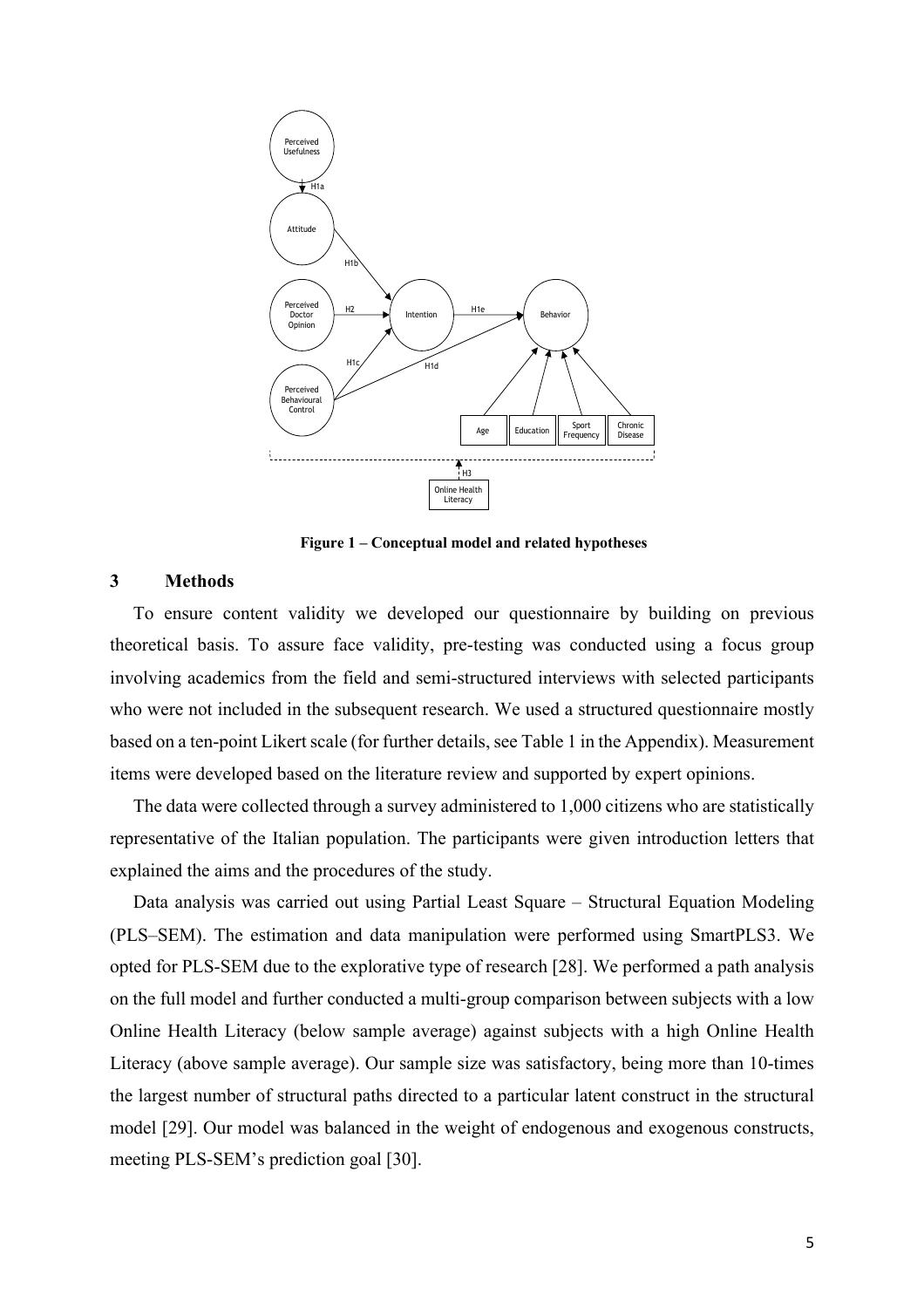### **4 Results**

## **4.1 Measurement of Reliability and Validity**

We firstly examined the reliability and validity measures for the model constructs (see Table 2 and Table 3 in Appendix). The number of iterations to find convergence was 5, suggesting the goodness of the model [31].

We measured composite reliability and Cronbach's alpha, as tests of convergent validity in reflective models (for a discussion see [32]). All our values exceed the suggested threshold of 0.7 for both composite reliability and Chronbach's alpha, thus confirming the validity of our model.

We used AVE, reflecting the average communality for each latent factor in a reflective model, as a test of both convergent and divergent validity. AVE values were above the threshold of 0.5 [33, 34] indicating convergent validity, thus the latent construct ability to explain a great share of the variance of its indicators. Further, we establish discriminant validity by the Fornell– Larcker criterion [35], which assesses discriminant validity on the construct level, by assessing that the square root of AVE is higher than its correlation with any other latent variable. All our AVE square roots were satisfying this condition. At the indicator level, we evaluated discriminant validity by assessing that the loading of each indicator is greater than all of its cross-loadings [33]. We satisfied this criterion as well.

As a measure of fit of the model, we evaluated the standardized root mean square residual (SRMR). Our model has a SRMR below the suggested maximum value of 0.08 [36] thus confirming the good fit.

Finally, we checked our model for structural multi-collinearity. Our structural Variance Inflation Factor (VIF) coefficients are lower than 4 [37], suggesting that multicollinearity is not an issue in our model.

# **4.2 Results of Model Estimations**

After validating the measurement model, the hypothesized relationships among the constructs were tested. A bootstrapping with 5,000 samples was conducted [37]. The structural model was then assessed by examining the determination coefficients, the path coefficients and their significance levels.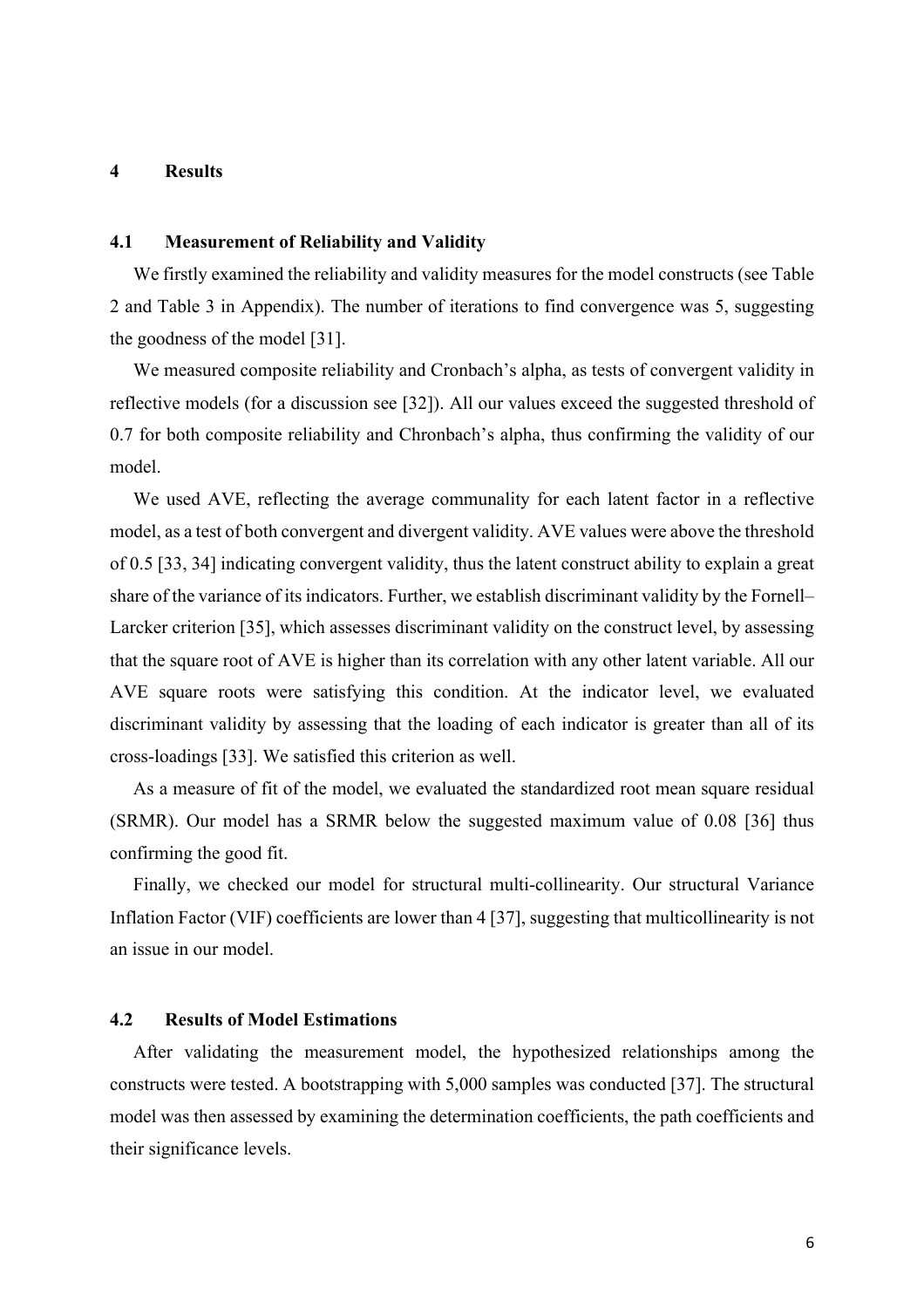As shown in Figure 2, all hypotheses are fully supported, with path coefficients significant at the 0.05 significance level and below. Individual-specific variables of age, education and sport frequency shown a significant, even if small, influence. The presence of a chronic disease instead does not have influence on the adoption of digital technologies to monitor lifestyle. The coefficient of determination  $\mathbb{R}^2$  is of 0.309 for attitude, 0.569 for intention and 0.336 for behavior, representing adequate effects for our model.

Blindfolding technique [38] was used as a measure of predictive relevance of the model, by calculating the  $Q^2$  value [39, 40].  $Q^2$  values above zero indicate that the observed values are adequate reconstructed and that the model has predictive relevance [41]. The  $Q^2$  value of crossvalidated redundancy is 0.204 for attitude, 0.476 for intention and 0.202 for behavior, showing respectively medium to large effect size according to [42].



Note: \*p-value <  $0.05$ ; \*\*p-value <  $0.01$ ; \*\*\*p-value <  $0.001$ Note: significant paths are represented by full arrows, non-significant ones by dotted arrows

## **Figure 2 – Structural model results**

# **4.3 Multi-Group Analysis (MGA)**

PLS multigroup analysis has been used to assess if the proposed model differs between individuals with high and with low online health literacy. Two groups were defined discriminating on the OHL mean (5.09) resulting in 490 subjects with high OHL and 414 subjects with low OHL. A bootstrapping with 5,000 samples has been conducted [37].

Path coefficients, standard deviations and coefficient of determination  $R^2$  for the two groups are reported in Table 4 in Appendix. The results of the non-parametric significance test for the difference between group-specific path coefficients are reported as well (see [41, 43]). As noted,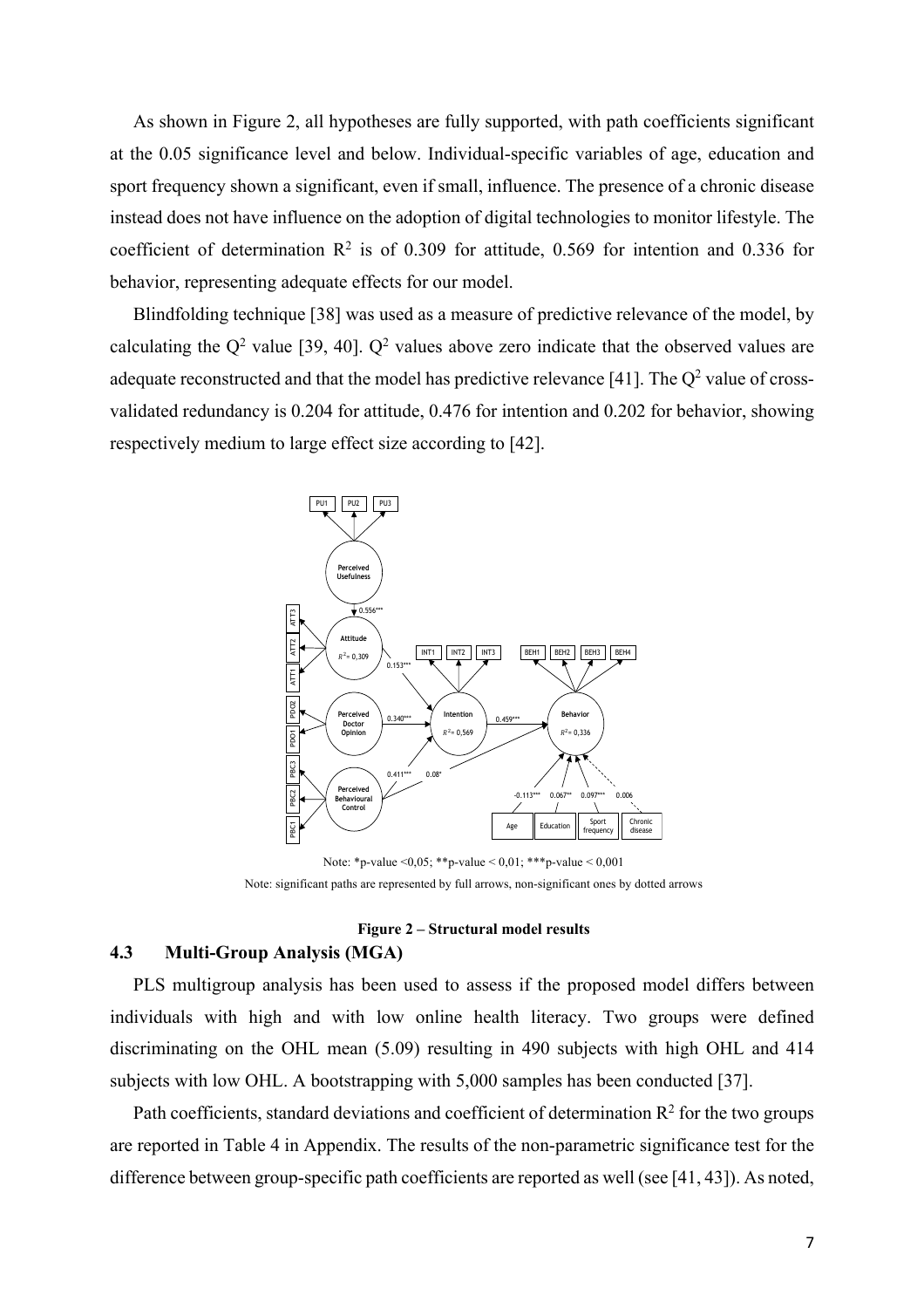a significant difference (p-value  $\leq 0.05$ ) between the two groups is found for the following relationships: attitude on intention, intention on behaviors and perceived behavioral control on behavior. The other paths do not show differences between the groups.

Given the results of the empirical study, table IV summarizes the outcomes of the hypothesis testing advanced in this empirical exercise.

## **5 Discussion, Implications and Conclusions**

The results of the study raise a number of relevant implications for academicians, practitioners and policy makers. First and foremost, the study demonstrates how the Theory of Planned Behavior [13] may describe and explain the adoption of digital technologies for lifestyle monitoring, showing in particular that the process is significantly cognitive in nature, given the strong relationship between intention and behavior. As emerged in other studies [44, 45], a direct – though not particularly strong - relationship between Perceived Behavioral Controls and Behavior emerges, raising the idea that habits and confidence in the instruments may be a good driver of adoption, even beyond the intrinsic intention to adopt. Remarkably, Attitude results strongly determined by the construct of Perceived Usefulness, testifying that the opinion on these devices is still strongly tied to the perception of their functional value [46]. What characterizes our results, yet, is the fact that, compared to traditional TPB-based studies, our work shows that Perceived Doctor Opinion (the stronger Subjective Norm we may imagine in this adoption process) and Perceived Behavioral Control play a stronger role in the development of an Intention than Attitude. This is a remarkable result, in that it shows that the adoption of digital technologies for lifestyle monitoring depends not only on personal beliefs, but also, and probably foremost, on the perception of appreciation by the doctors and by the perception of ability to buy and use the technology. This outcome lets hypothesize that the main driver of adoption is external in nature, and highlights the weight and importance of third parties', authoritative influencers in increasing the intention to adopt and, in turn, the actual adoption of lifestyle monitoring technologies. This is strongly supported by the outcomes of H3 testing, showing that Online Health Literacy boosts the internal motivations to adopt, i.e., the role of attitude in TPB. The analysis of the covariates further shows that in our sample, which is a reliable (both in terms of size and composition) representation of the Italian population, the digital technologies for Lifestyle monitoring are particularly adopted by younger, more educated and sporty users, while there is not an apparent influence of the presence of chronic diseases in the adoption process. This outcome shows how, besides the external nature of the adoption process, cultural patterns are of the essence in this kind of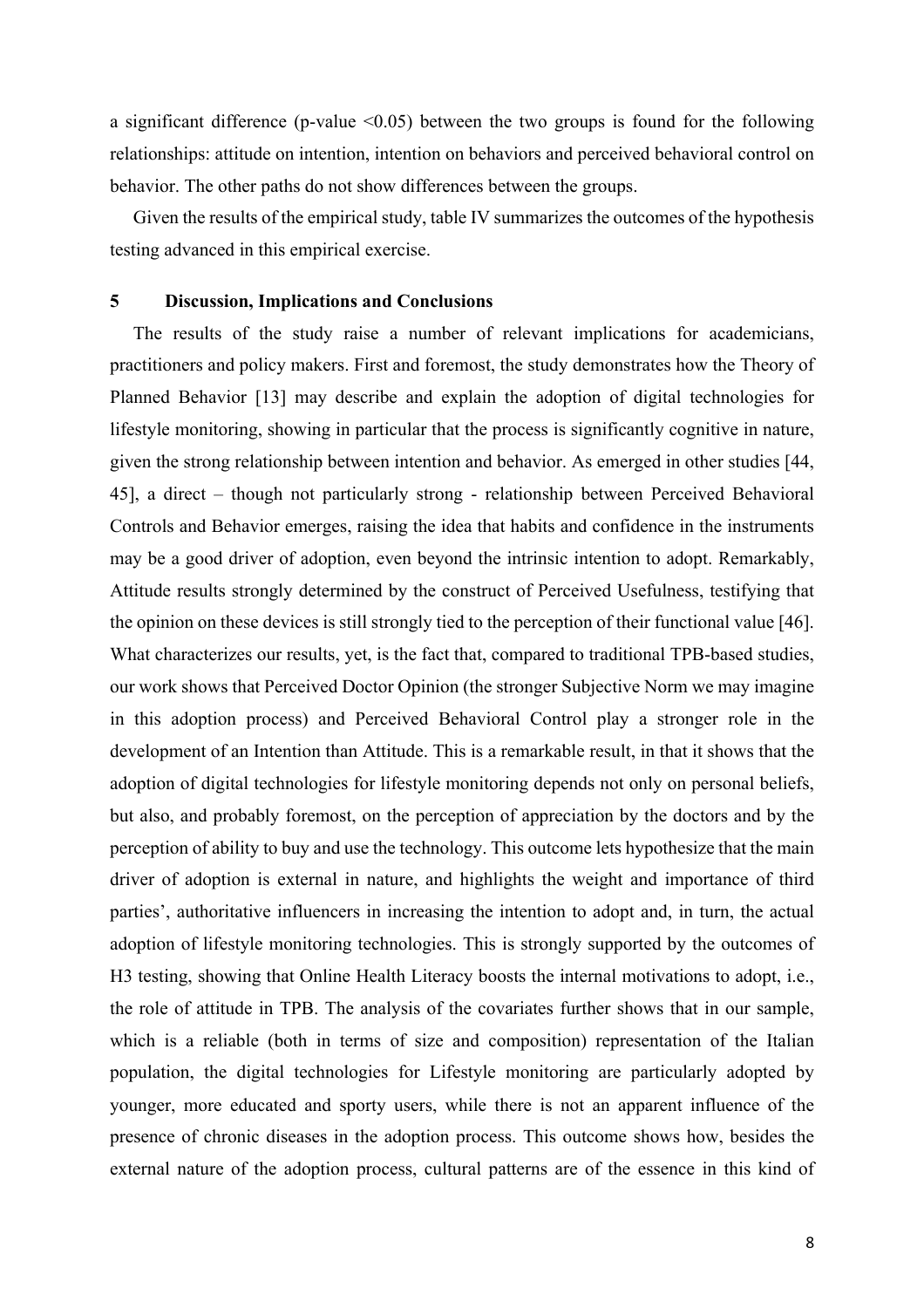innovation diffusion. This suggests practitioner and policy makers alike to advance proper communication and promotion campaigns towards elder and less educated layers of the population to increase their actual adoption. The results of our study show that the potentially most effective levers of communication refer to an increase of doctors' awareness on the usefulness of these solutions (of course, if existing), but also on their ease of use by the users.

# **References**

- 1. Wright R, Keith L (2014) Wearable technology: If the Tech Fits, Wear It. J Electron Resour Med Libr 11:204– 216.
- 2. Kalantari M (2017) Consumers adoption of wearable technologies: literature review, synthesis, and future research agenda. Int J Technol Mark 12:1
- 3. Wang YH, Hsieh CC (2018) Explore technology innovation and intelligence for IoT (Internet of Things) based eyewear technology. Technol Forecast Soc Change 127:281–290.
- 4. Bettiga D, Lamberti L (2017) Exploring the adoption process of personal technologies: A cognitive-affective approach. J High Technol Manag Res 28.
- 5. Bettiga D, Lamberti L, Lettieri E (2019) Individuals' adoption of smart technologies for preventive health care: a structural equation modeling approach. Health Care Manag Sci.
- 6. Cohen JT, Neumann PJ, Weinstein MC (2008) Does Preventive Care Save Money? Health Economics and the Presidential Candidates. N Engl J Med 358:661–663.
- 7. Tanawat H, Audhesh KP (2006) Consumer innovativeness and perceived risk: implications for high technology product adoption. J Consum Mark 23:182–198
- 8. Bettiga D, Lamberti L, Noci G (2017) Do mind and body agree? Unconscious versus conscious arousal in product attitude formation. J Bus Res 75:108–117.
- 9. Bettiga D, Lamberti L (2018) Exploring the role of anticipated emotions in product adoption and usage. J Consum Mark 35:300–316.
- 10. Davis FD (1993) User acceptance of information technology: system characteristics, user perceptions and behavioral impacts. Int J Man Mach Stud 38:475–487.
- 11. Venkatesh V, Davis FD (2000) A Theoretical Extension of the Technology Acceptance Model: Four Longitudinal Field Studies. Manage Sci 46:186–204.
- 12. Holden R, Karsh B (2010) The Technology Acceptance Model: Its past and its future in health care. J Biomed Inform 43:159–172.
- 13. Ajzen I (1991) The theory of planned behavior. Organ Behav Hum Decis Process 50:179–211.
- 14. Madden TJ, Ellen PS, Ajzen I (1992) A Comparison of the Theory of Planned Behavior and the Theory of Reasoned Action. Personal Soc Psychol Bull 18:3–9.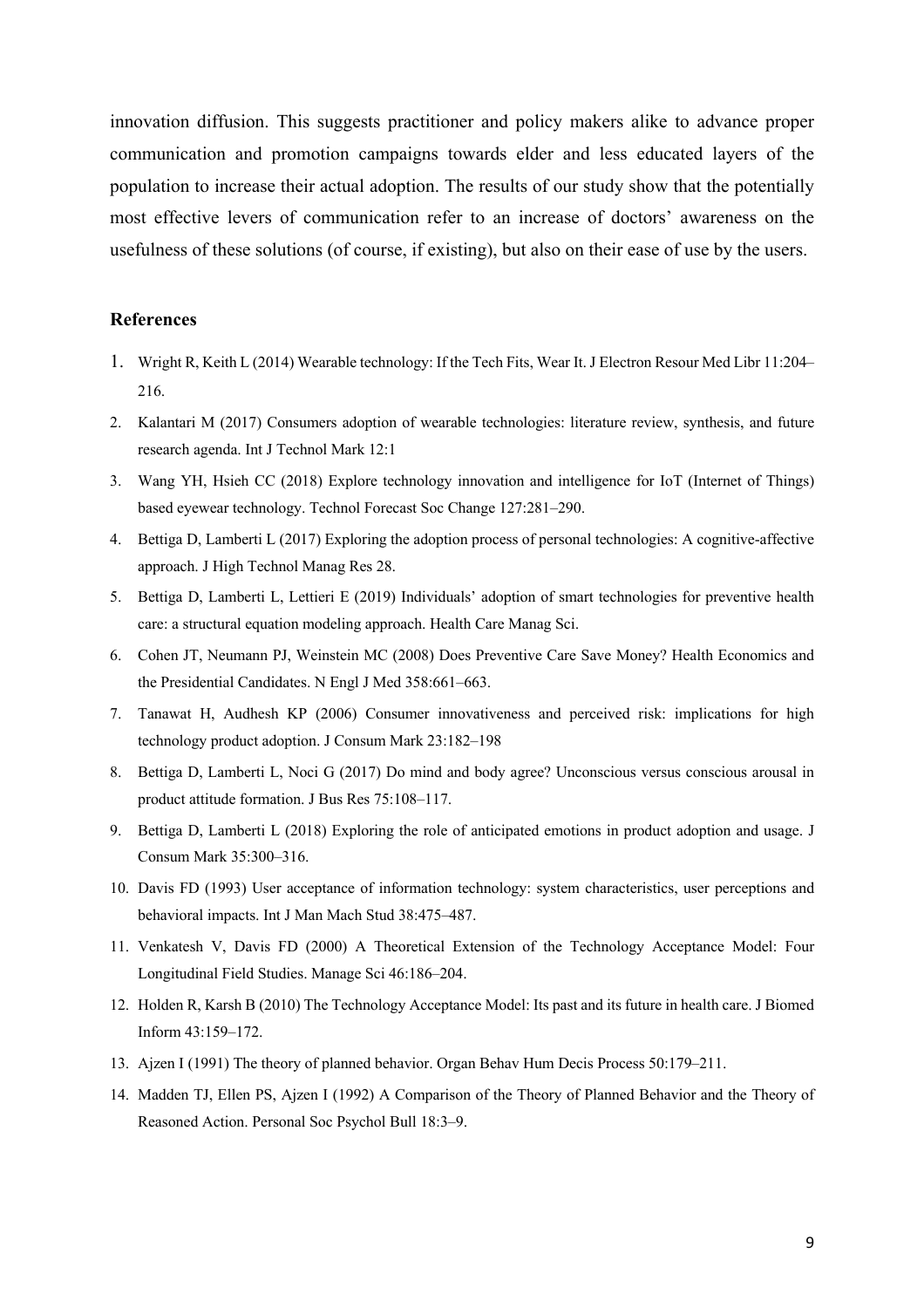- 15. Steinmetz H, Knappstein M, Ajzen I, et al (2016) How effective are behavior change interventions based on the theory of planned behavior?: A three-level meta analysis. Zeitschrift fur Psychol. / J. Psychol. 224:216– 233
- 16. Ajzen I (2015) Consumer Attitudes and Behavior: the Theory of Planned Behavior Applied to Food Consumption Decisions. Riv di Econ Agrar 2:121–138
- 17. Riebl, S. K., Estabrooks, P. A., Dunsmore, J. C., Savla, J., Frisard, M. I., Dietrich, A. M, Y., Peng, X., Zhang, B.M. D (2015) A systematic literature review and meta-analysis: The Theory of Planned Behavior's application to understand and predict nutrition-related behaviors in youth. Eat. Behav. 18:160–178
- 18. Bohon LM, Cotter KA, Kravitz RL, et al (2016) The Theory of Planned Behavior as it predicts potential intention to seek mental health services for depression among college students. J Am Coll Heal 64:593–603.
- 19. Hagger MS, Chan DKC, Protogerou C, Chatzisarantis NLD (2016) Using meta-analytic path analysis to test theoretical predictions in health behavior: An illustration based on meta-analyses of the theory of planned behavior. Prev Med (Baltim) 89:154–161.
- 20. Cooke, R., Dahdah, M., Norman, P., & French DP (2013) How well does the theory of planned behaviour predict alcohol consumption ? A systematic review and meta-analysis. Health Psychol Rev 102:148–167
- 21. Ong L, de Haes JCJM, Hoos AM, Lammes FB (2003) Doctor-patient communication: A review of the literature. Soc Sci Med 40:903–918.
- 22. Rudd RE (2015) The evolving concept of Health literacy : New directions for health literacy studies. J Commun Healthc 8:7–9.
- 23. Bettiga D, Boaretto A, Chen S (2013) Exploring media convergence: Evidence from Italy. Int J Eng Bus Manag 5:1–9.
- 24. Fernández-Luque L, Bau T (2015) Health and social media: Perfect storm of information. Healthc. Inform. Res. 21:67–73.
- 25. Sørensen K, Van Den Broucke S, Fullam J, et al (2012) Health literacy and public health: A systematic review and integration of definitions and models. BMC Public Health 12:80.
- 26. DeWalt DA, Berkman ND, Sheridan S, et al (2004) Literacy and health outcomes. J Gen Intern Med 19:1228– 1239.
- 27. Berkman ND, Sheridan SL, Donahue KE, et al (2011) Low health literacy and health outcomes: An updated systematic review. Ann. Intern. Med. 155:97–107.
- 28. Hwang H, Malhotra N, Kim Y, et al (2010) A comparative study on parameter recovery of three approaches to structural equation modeling. J Mark Res 47:699–712.
- 29. Barclay D, Higgins C, Thompson R (1995) The Partial Least Squares (PLS) Approach to Causal Modelling: Personal Computer Adoption and Use as an Illustration. Technol Stud 2:285–309.
- 30. Hair J, Sarstedt M, Ringle C, Mena J (2012) An assessment of the use of partial least squares structural equation modeling in marketing research. J Acad Mark Sci 40:413–433.
- 31. Wong K (2013) Partial least squares structural equation modeling (PLS-SEM) techniques using SmartPLS. Mark Bull 24:1–32.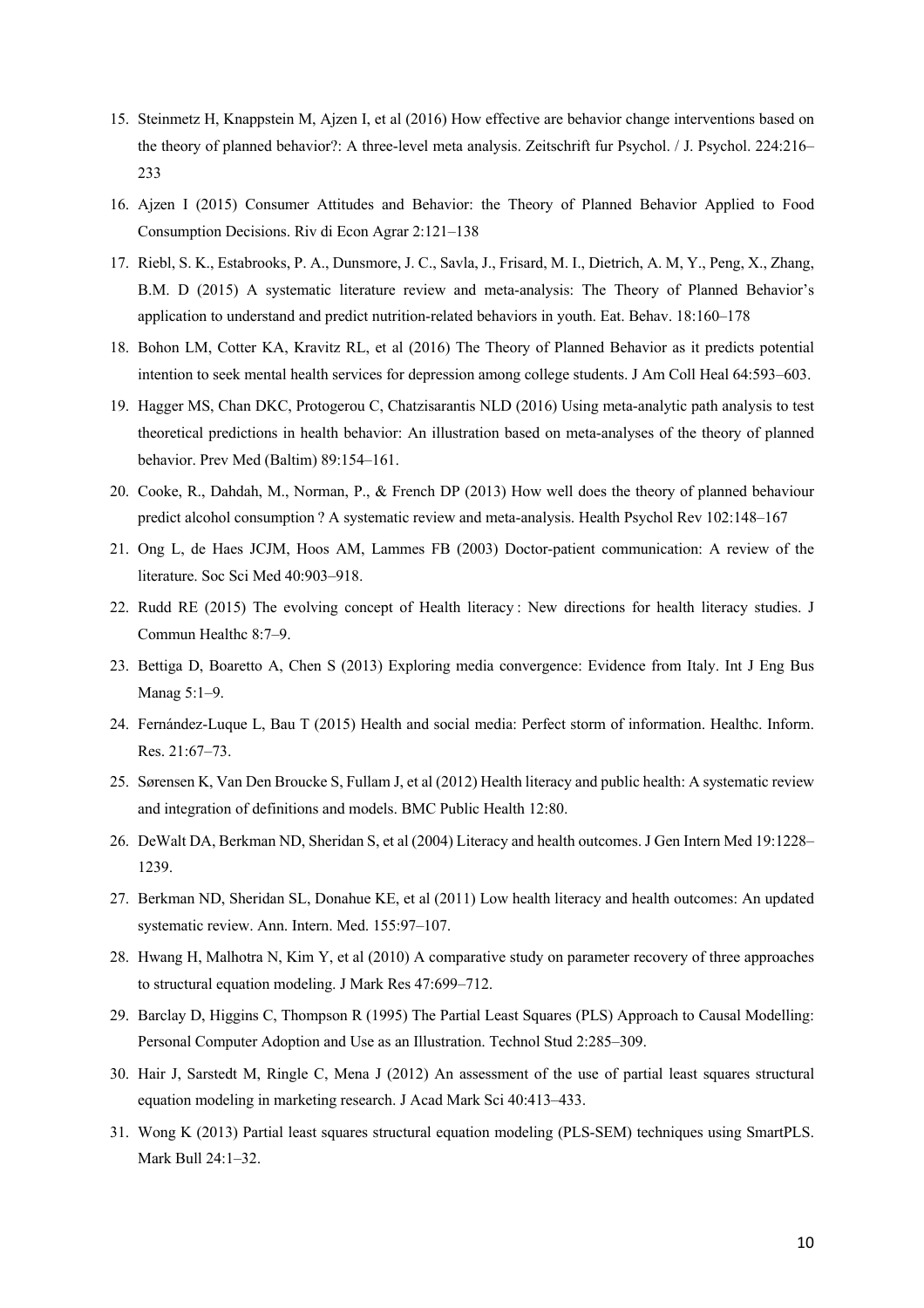- 32. Werts C, Linn R, Jöreskog K (1974) Intraclass reliability estimates: Testing structural assumptions. Educ Psychol Meas 34:25–33.
- 33. Chin W (1998) The partial least squares approach to structural equation modeling. Mod methods Bus Res 295:295–336.
- 34. Bagozzi RP, Yi Y (1988) On the evaluation of structural equation models. J Acad Mark Sci 16:74–94.
- 35. Fornell C, Larcker D (1981) Evaluating structural equation models with unobservable variables and measurement error. J Mark Res 18:39–50.
- 36. Hu LT, Bentler PM (1999) Cutoff criteria for fit indexes in covariance structure analysis: Conventional criteria versus new alternatives. Struct Equ Model 6:1–55.
- 37. Hair J, Ringle C, Sarstedt M (2011) PLS-SEM: Indeed a silver bullet. J Mark Theory Pract 19:139–152
- 38. Tenenhaus M, Vinzi V (2005) PLS path modeling. Comput Stat Anal 48:159–205
- 39. Stone M (1974) Cross-validatory choice and assessment of statistical predictions. J R Stat Soc Ser B 36:111– 147.
- 40. Geisser S (1974) A predictive approach to the random effect model. Biometrika 61:101–107.
- 41. Henseler J, Fassott G (2010) Testing moderating effects in PLS path models: An illustration of available procedure. In: Handbook of Partial Least Squares. Springer Berlin Heidelberg, pp 171–193.
- 42. Cohen J (1988) Statistical power analysis for the behavioral sciences. Lawrence Erlbaum Associates, Hillsdale, New Jersey.
- 43. Sarstedt M, Henseler J, Ringle C (2011) Multigroup analysis in partial least squares (PLS) path modeling: Alternative methods and empirical results. Adv Int Mark 22:195–218.
- 44. Ajzen I, Madden TJ (1986) Prediction of goal-directed behavior: Attitudes, intentions, and perceived behavioral control. J Exp Soc Psychol 22:453–474.
- 45. Godin G, Kok G (1996) The Theory of Planned Behavior: A Review of its Applications to Health-Related Behaviors. Am J Heal Promot 11:87–98.
- 46. Sheth JN, Newman BI, Gross BL (1991) Why we buy what we buy: A theory of consumption values. J Bus Res 22:159–170.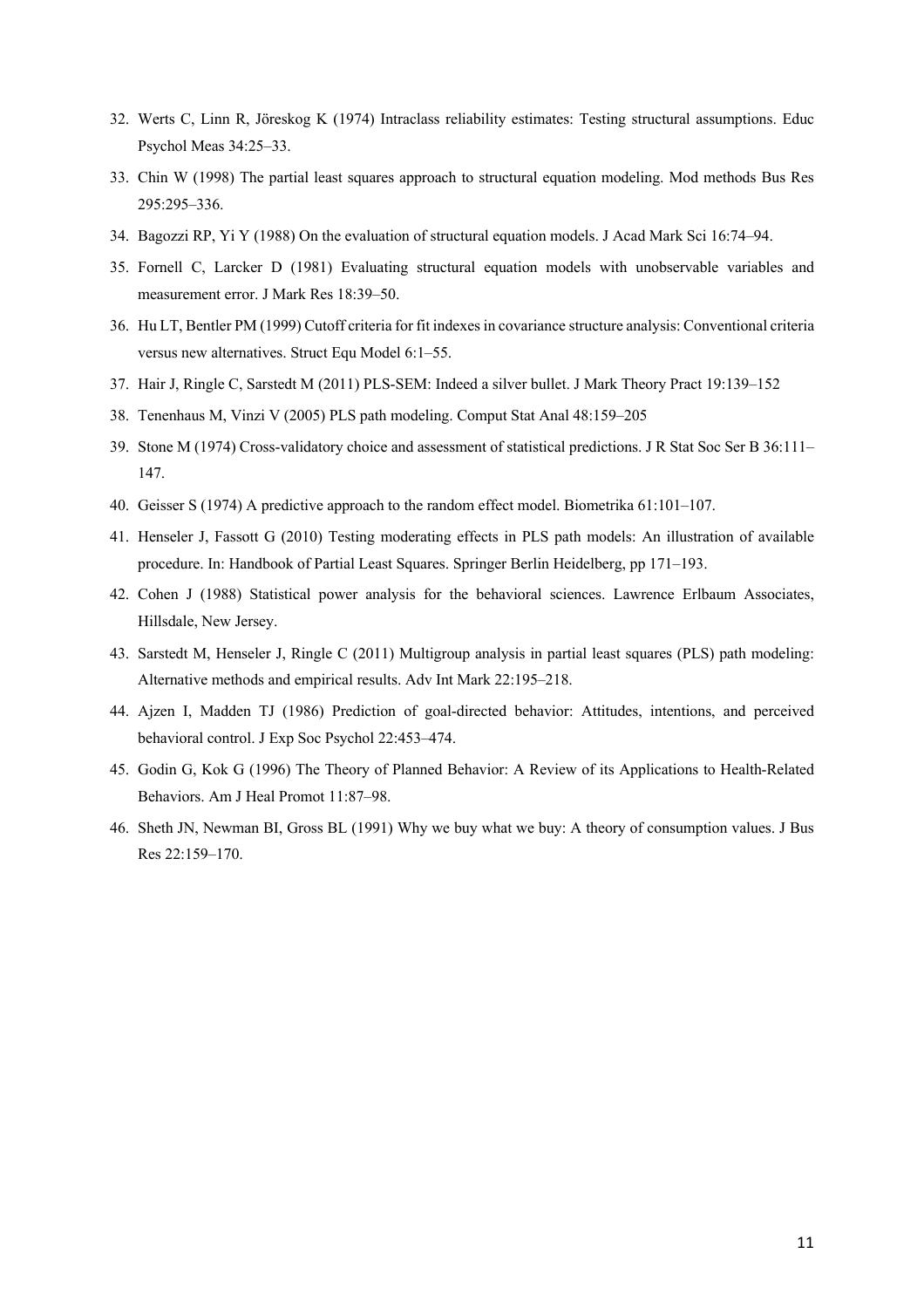# **Appendix**

|  | Table I. Indicator of the measurement model |  |
|--|---------------------------------------------|--|
|--|---------------------------------------------|--|

| Construct          | Label            | Indicator                                                                                                                               |
|--------------------|------------------|-----------------------------------------------------------------------------------------------------------------------------------------|
|                    | ATT1             | Heath rate monitoring is important for staying well                                                                                     |
| Attitude           | ATT <sub>2</sub> | Steps monitoring is important for staying well                                                                                          |
|                    | ATT3             | Training monitoring is important for staying well                                                                                       |
|                    | BEH1             | Usage of apps to monitor hearth rate                                                                                                    |
| Behavior           | BEH <sub>2</sub> | Usage of apps to monitor steps                                                                                                          |
|                    | BEH3             | Usage of apps to monitor training through the wearable device                                                                           |
|                    | BEH4             | Usage of apps to monitor calories through the wearable device                                                                           |
|                    | INT <sub>1</sub> | I planned to monitor my lifestyle with digital devices in the upcoming months                                                           |
| Intention          | INT <sub>2</sub> | It is probable that I'll monito my lifestyle with digital devices in the upcoming months                                                |
|                    | INT <sub>3</sub> | I intent monitoring my lifestyle with digital devices in the upcoming months                                                            |
| Perceived          | PBC1             | I have enough time to monitor my lifestyle with digital devices                                                                         |
| Behavioral         | PBC <sub>2</sub> | I have enough economic resources to monitor my lifestyle with digital devices                                                           |
| Control            | PBC3             | Monitoring my lifestyle with digital devices is easy                                                                                    |
| Perceived          | PDO1             | My doctor thinks that I should monitor my lifestyle with digital devices                                                                |
| Doctor             | PDO <sub>2</sub> | My doctor expects me to monitor my lifestyle with digital devices                                                                       |
| Opinion            |                  |                                                                                                                                         |
| Perceived          | PU1              | Monitoring my lifestyle with digital devices would improve my health conditions                                                         |
| usefulness         | PU <sub>2</sub>  | Monitoring my lifestyle with digital devices would enable me to maintain healthy                                                        |
|                    | PU3              | Monitoring my lifestyle with digital devices is useful                                                                                  |
| Online             | OHL1             | I know how to use internet for answering to questions about my health condition                                                         |
| Health<br>Literacy | OHL <sub>2</sub> | I am able distinguishing valuable resources from unevaluable one while searching online for health information                          |
|                    |                  | Education [9 = University degree; 8 = Univ. without diploma; 7 = College degree; 6 = College without diploma 5 = High school            |
| Control            | EDU              | degree; 4 = High School without diploma 3 = Elementary school degree; 2 = Elementary school without diploma; 1 = no                     |
|                    |                  | education]                                                                                                                              |
|                    | <b>SPOR</b>      | Frequency of sport activities [6 = three times per week; $5 =$ once a week; $4 =$ once a month; $3 =$ once a year; $2 =$ less than once |
| variables          |                  | a year; $1 = never$ ]                                                                                                                   |
|                    | CHR              | Presence of a chronic diseases $[1 = Yes; 0 = No]$                                                                                      |
|                    | AGE              | Age of the respondent in years                                                                                                          |

AGE Age of the respondent in years<br>Note: all indicators except those related to the Behavior construct are measured on a Likert scale from 1 to 10 (1 = complete disagreement with the statement; 10 = complete agreement wit

# Table II. Descriptive statistics, reliability and validity measures

| <b>Constructs</b>       | <b>Estimates</b>  |                          |                          |                | <b>Indicators</b> | <b>Final model</b> |       |          |                          |
|-------------------------|-------------------|--------------------------|--------------------------|----------------|-------------------|--------------------|-------|----------|--------------------------|
|                         | Cronbach $\alpha$ | Rho A                    | <b>Reliability</b>       | <b>AVE</b>     |                   | Valuable obs.      | Mean  | Std. Dev | Loadings                 |
| Attitude                | 0.785             | 0.788                    | 0.874                    | 0.699          | ATT1              | 953                | 7.406 | 2.607    | 0.821                    |
|                         |                   |                          |                          |                | ATT <sub>2</sub>  | 943                | 6.017 | 2.967    | 0.838                    |
|                         |                   |                          |                          |                | ATT3              | 934                | 6.278 | 2.920    | 0.849                    |
| <b>Behavior</b>         | 0.814             | 0.815                    | 0.877                    | 0.641          | BEH1              | 1000               | 1.421 | 0.685    | 0.774                    |
|                         |                   |                          |                          |                | BEH <sub>2</sub>  | 1000               | 1.327 | 0.639    | 0.815                    |
|                         |                   |                          |                          |                | BEH3              | 1000               | 1.322 | 0.622    | 0.813                    |
|                         |                   |                          |                          |                | BEH4              | 1000               | 1.304 | 0.581    | 0.800                    |
| Intention               | 0.937             | 0.937                    | 0.960                    | 0.888          | INT <sub>1</sub>  | 949                | 3.906 | 2.988    | 0.942                    |
|                         |                   |                          |                          |                | INT <sub>2</sub>  | 945                | 4.013 | 2.992    | 0.943                    |
|                         |                   |                          |                          |                | INT3              | 950                | 4.031 | 3.067    | 0.942                    |
| Perceived               | 0.762             | 0.772                    | 0.863                    | 0.677          | PBC1              | 949                | 4.897 | 2.969    | 0.847                    |
| Behavioral              |                   |                          |                          |                | PBC <sub>2</sub>  | 927                | 4.790 | 2.936    | 0.768                    |
| Control                 |                   |                          |                          |                | PBC3              | 907                | 5.490 | 2.864    | 0.851                    |
| <b>Perceived Doctor</b> | 0.764             | 0.766                    | 0.894                    | 0.809          | PDO1              | 860                | 5.098 | 2.929    | 0.893                    |
| Opinion                 |                   |                          |                          |                | PDO <sub>2</sub>  | 910                | 3.754 | 2.779    | 0.906                    |
| Perceived               | 0.899             | 0.899                    | 0.937                    | 0.831          | PU1               | 935                | 5.084 | 2.993    | 0.913                    |
| <b>Usefulness</b>       |                   |                          |                          |                | PU <sub>2</sub>   | 942                | 5.134 | 2.979    | 0.915                    |
|                         |                   |                          |                          |                | PU <sub>3</sub>   | 951                | 5.472 | 2.998    | 0.907                    |
| Online Health           |                   |                          |                          |                | OHL1              | 928                | 5.109 | 3.052    | $\overline{\phantom{a}}$ |
| Literacy                |                   |                          |                          |                | OHL <sub>2</sub>  | 921                | 4.988 | 2.866    |                          |
| Education               | $\equiv$          | ÷                        | $\overline{\phantom{a}}$ | $\blacksquare$ | EDU               | 1000               | 6.491 | 1.570    | $\overline{\phantom{a}}$ |
| <b>Sport Frequency</b>  | $\blacksquare$    | $\overline{\phantom{a}}$ | $\overline{\phantom{a}}$ | $\blacksquare$ | <b>SPORT</b>      | 1000               | 3.612 | 2.104    | $\overline{\phantom{a}}$ |
| <b>Chronic Diseases</b> | $\blacksquare$    | $\blacksquare$           | $\overline{\phantom{a}}$ | $\blacksquare$ | <b>CHR</b>        | 1000               | 0.286 | 0.452    | $\blacksquare$           |
| Age                     | $\blacksquare$    | $\overline{\phantom{a}}$ | $\overline{\phantom{a}}$ | $\blacksquare$ | AGE               | 1000               | 52.51 | 16.60    | $\overline{\phantom{a}}$ |